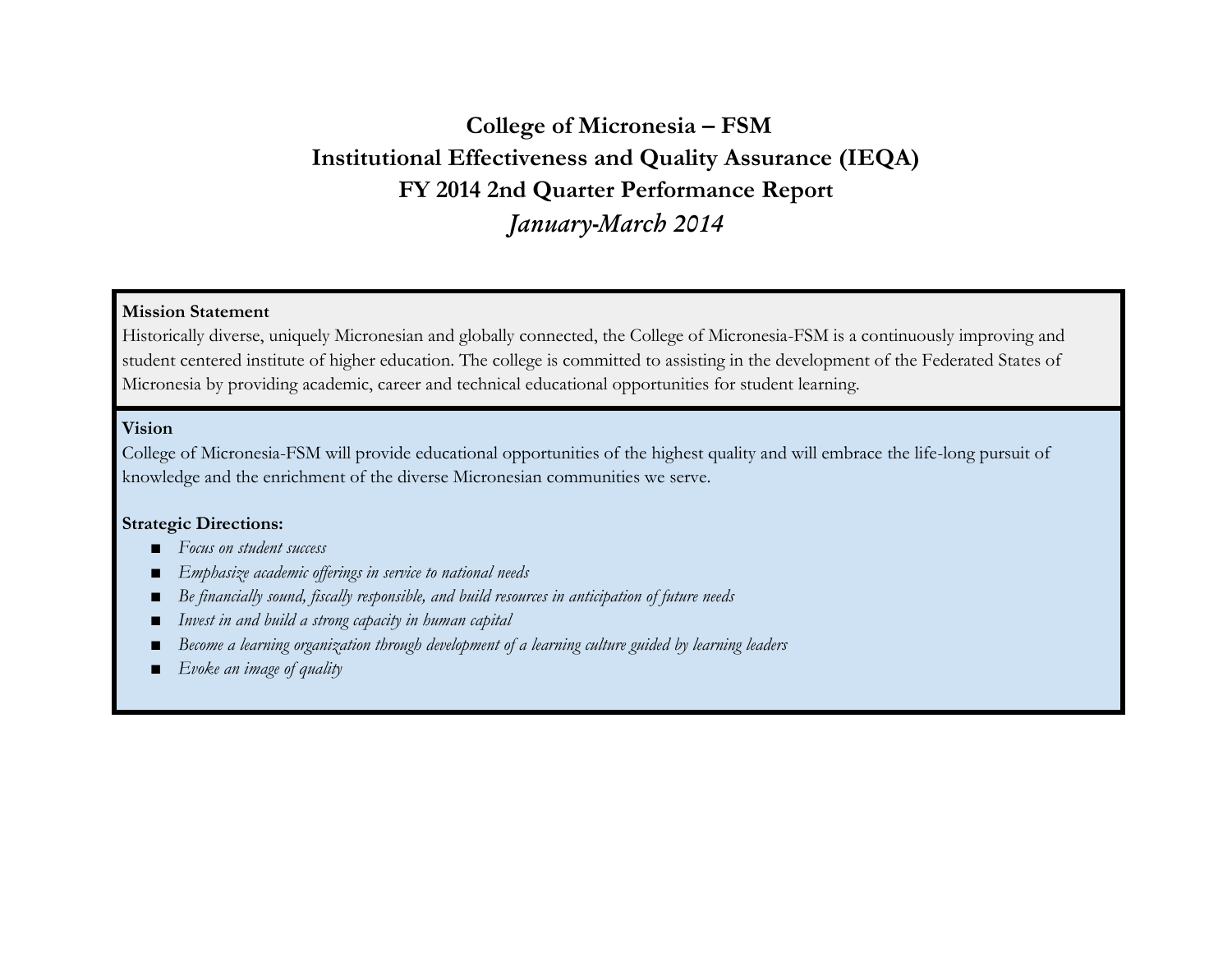# *Department Response to Self-Identified Issues: Planning Agendas*

| Office      | <b>Planning Agenda</b><br>Item                                                                                                                                                               | <b>ACCJC</b><br>Standard   | Work Completed & Evidence                                                                                                                                                                                                                                                                                                                                                                                                                                                                                                                                                                                                                                                                                                                                                                                                                                                                                                                                                                                                                                                                                                                                                                                                                        |
|-------------|----------------------------------------------------------------------------------------------------------------------------------------------------------------------------------------------|----------------------------|--------------------------------------------------------------------------------------------------------------------------------------------------------------------------------------------------------------------------------------------------------------------------------------------------------------------------------------------------------------------------------------------------------------------------------------------------------------------------------------------------------------------------------------------------------------------------------------------------------------------------------------------------------------------------------------------------------------------------------------------------------------------------------------------------------------------------------------------------------------------------------------------------------------------------------------------------------------------------------------------------------------------------------------------------------------------------------------------------------------------------------------------------------------------------------------------------------------------------------------------------|
| <b>IEQA</b> | Continue to revisit the<br>mission at the annual<br>president's retreat                                                                                                                      | IA $1(1 \text{ of }$<br>4) | President Daisy eliminated the term retreat, as it contained past negative connotations and feelings of<br>exclusion. Instead the term summit is now utilized. The mission was reviewed during 2012-2103 via the<br>Visioning Summits, Board of Regents Visioning Exercise, the Mission Statement Working Group, the<br>Strategic Plan Working Group, a college-wide survey and the Executive Committee. The history of this<br>process is captured in the 2013 Accreditation Reports:<br>Combined Midterm and Follow Up Report http://www.comfsm.fm/accreditation/2013/midterm-<br>report/MidTerm_and_Follow_Up_Report_2013_Final.pdf<br>Supplemental Report http://www.comfsm.fm/accreditation/2013/supplemental-<br>report/Supplemental_Report_May_2013_Final.pdf<br>With reaffirmation of accreditation June 2013, and in compliance with the Commission's Policy on<br>Substantive Change, IEQA will submit a substantive change report to the Commission in November 2014,<br>for approval to change the college mission statement.<br>Moving forward, the VPIEQA will request the Executive Committee review, deliberate and recommend<br>to the Board of Regents, the expected process for mission review, both informally and formally. |
| <b>IEQA</b> | Continue to evaluate and<br>assess the effectiveness of<br>our mission statement.                                                                                                            | IA1 $(2 \text{ of }$<br>4) | Evidenced under I.A.1.                                                                                                                                                                                                                                                                                                                                                                                                                                                                                                                                                                                                                                                                                                                                                                                                                                                                                                                                                                                                                                                                                                                                                                                                                           |
| <b>IEQA</b> | Revise the mission<br>statement as needed in<br>light of changing<br>environmental factors<br>such as outward<br>migration, workforce<br>needs, reduced funding<br>allocations, and regional | IA1 $(3$ of<br>4)          | Evidenced under I.A.1                                                                                                                                                                                                                                                                                                                                                                                                                                                                                                                                                                                                                                                                                                                                                                                                                                                                                                                                                                                                                                                                                                                                                                                                                            |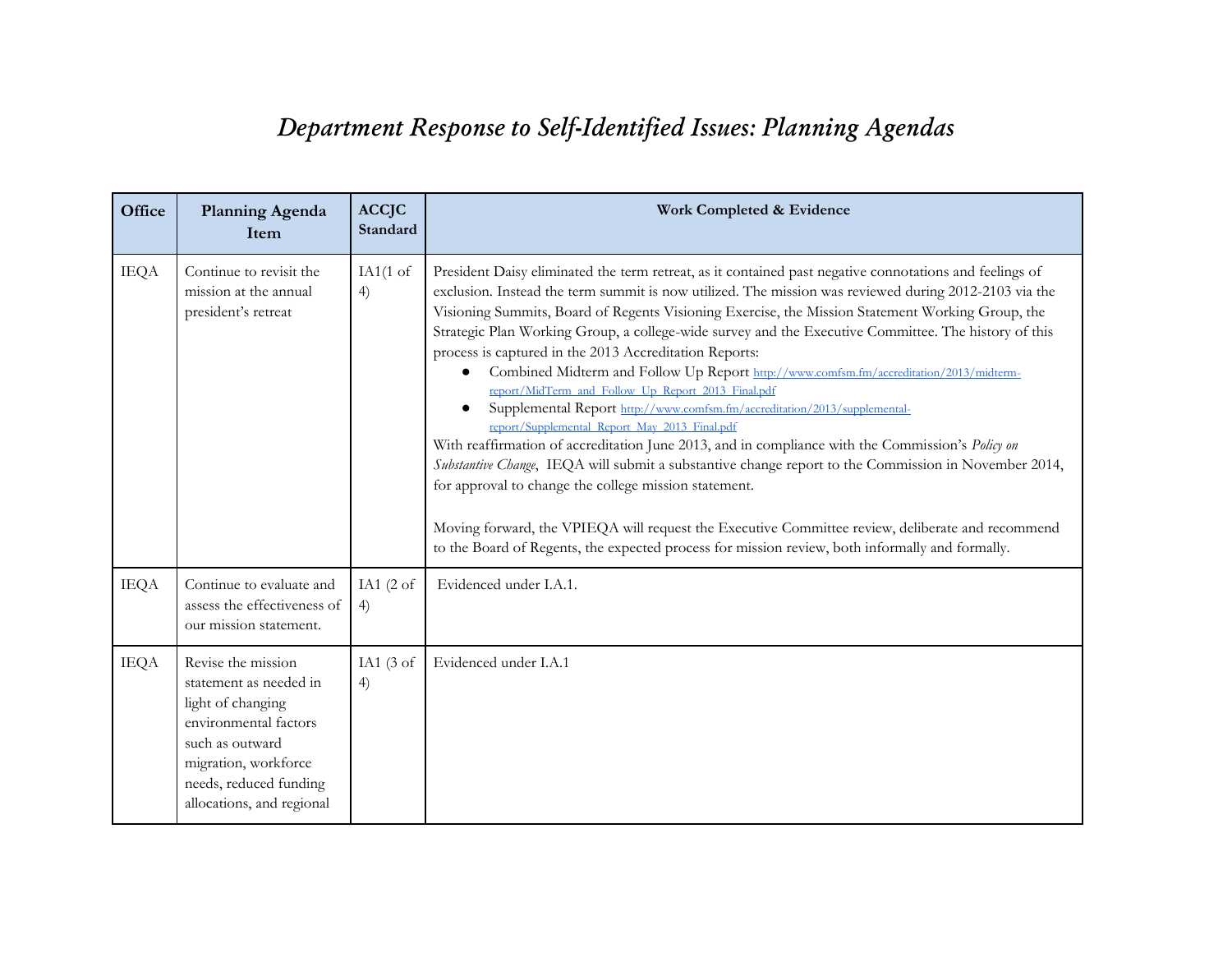|             | and global factors.                                                                                                                     |                       |                                                                                                                                                                                                                                                                                                                                                                                                                                                                                                                                                                                                                                                                                                                                                                                                                                                                                                                                                                                    |
|-------------|-----------------------------------------------------------------------------------------------------------------------------------------|-----------------------|------------------------------------------------------------------------------------------------------------------------------------------------------------------------------------------------------------------------------------------------------------------------------------------------------------------------------------------------------------------------------------------------------------------------------------------------------------------------------------------------------------------------------------------------------------------------------------------------------------------------------------------------------------------------------------------------------------------------------------------------------------------------------------------------------------------------------------------------------------------------------------------------------------------------------------------------------------------------------------|
| <b>IEQA</b> | Develop specific goals<br>and objectives for<br>addressing the "uniquely<br>Micronesian" component<br>of the mission.                   | IA1 $(4$ of<br>4)     | This matter has been resolved, and is captured in the Visioning Summit Reports of fall 2012 and<br>Accreditation Reports from spring 2013.<br>Combined Midterm and Follow Up Report http://www.comfsm.fm/accreditation/2013/midterm-<br>$\bullet$<br>report/MidTerm_and_Follow_Up_Report_2013_Final.pdf<br>Supplemental Report http://www.comfsm.fm/accreditation/2013/supplemental-<br>report/Supplemental_Report_May_2013_Final.pdf                                                                                                                                                                                                                                                                                                                                                                                                                                                                                                                                              |
| <b>IEQA</b> | Continue to revisit the<br>mission on a regular basis<br>and revise as necessary.                                                       | $IA2-4(1)$<br>of $3)$ | Evidenced under I.A.1.                                                                                                                                                                                                                                                                                                                                                                                                                                                                                                                                                                                                                                                                                                                                                                                                                                                                                                                                                             |
| <b>IEQA</b> | Include questions in<br>annual stakeholder survey<br>related to knowledge,<br>understanding, and<br>support of the mission.             | $IA2-4(2)$<br>of $3)$ | Annual stakeholder surveys have not been conducted. However, data on the mission from stakeholders is<br>captured in the Visioning Summit Reports of fall 2012 and the Board of Regents Visioning Exercise.<br>Visioning Summit 2012: August 8-9, 2012, National Campus http://www.comfsm.fm/irpo/visioning-<br>summit/Visioning-Summit-2012-REPORT.pdf<br>Chuuk Campus: ChAWG Report on Chuuk Min-Summit<br>$\bullet$<br>http://www.comfsm.fm/accreditation/2013/midterm-report/MiniSummitRpt_Chuuk.pdf<br>Kosrae Campus Report: Phase II Visioning Summit http://www.comfsm.fm/accreditation/2013/midterm-<br>$\bullet$<br>report/Report on Phase II Visioning Summit at Kosrae Campus.pdf<br>Yap Campus Mini Visioning Summit Report http://www.comfsm.fm/dcr/misc/yap/Mini-Visioning-<br>$\bullet$<br>Summit-Report_Yap.pdf<br>Board of Regents Visioning Exercise http://www.comfsm.fm/accreditation/2013/midterm-report/COM-<br>FSM.Visioning_Exercise_Summary.8.10.12.pdf . |
| <b>IEQA</b> | Develop strategies to<br>demonstrate the link<br>between board actions<br>and directives to show the<br>college's mission and<br>goals. | IA2-4 $(3)$<br>of 3)  |                                                                                                                                                                                                                                                                                                                                                                                                                                                                                                                                                                                                                                                                                                                                                                                                                                                                                                                                                                                    |
| <b>IRPO</b> | Continue efforts to                                                                                                                     | IB1 $(1 \text{ of }$  | Information and data                                                                                                                                                                                                                                                                                                                                                                                                                                                                                                                                                                                                                                                                                                                                                                                                                                                                                                                                                               |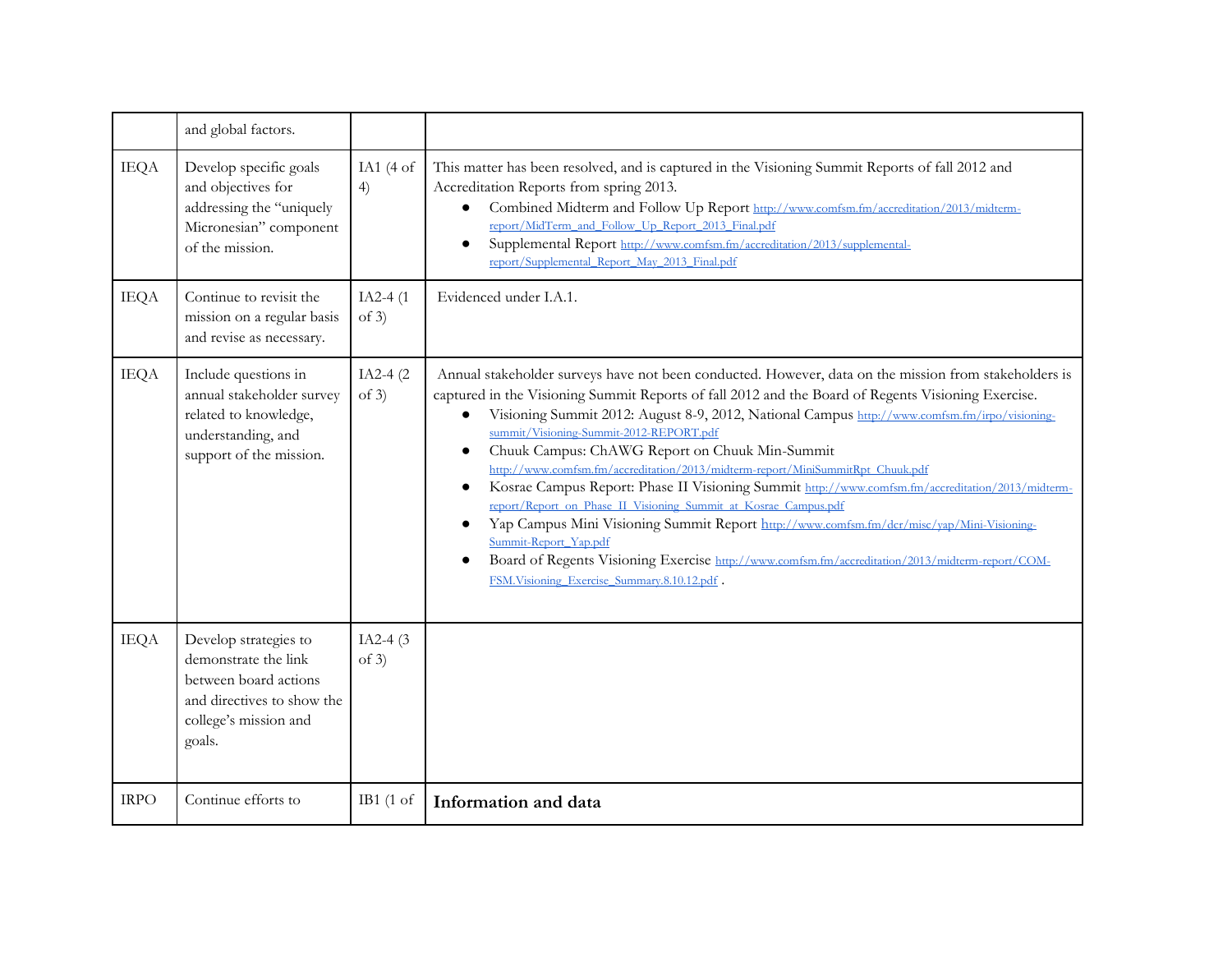|             | increase data driven<br>decision making with<br>committees, programs,<br>departments, and<br>divisions across all<br>campus sites. | 3)                         | Through direct access to its website, IRPO has been able to provide updated trends data that is accessible<br>by the college community. Data trends include desegregated trends data for: headcount, FTE, credits,<br>average credits (enrolled, attempted and earned), full time (>=12 credits) enrolled and earned, breakdowns<br>by majors, graduation rates, completers, course completion, etc. http://www.comfsm.fm/?q=irpo-data-<br>center<br><b>Website IRPO</b><br>Data<br>$\bigcirc$<br>Trends<br>$\circ$<br>Reports (Quarterly reports, BOR report)<br>О<br>Surveys<br>$\circlearrowright$<br>Student satisfaction survey<br>Staff development evaluation<br>Employer survey - Ongoing<br>CCSSE/CCFSSE - Ongoing<br>• CCSSE - 51 courses selected to be administered. Completed<br>49 courses, 2 still pending for administration.<br>CCFSSE - CCFSSE email notifications sent to all designated<br>faculty members.<br>COM-FSM founding day survey<br>Survey data reports<br>Master planning calendar - updated 3.28.2014<br>$\circ$ |
|-------------|------------------------------------------------------------------------------------------------------------------------------------|----------------------------|--------------------------------------------------------------------------------------------------------------------------------------------------------------------------------------------------------------------------------------------------------------------------------------------------------------------------------------------------------------------------------------------------------------------------------------------------------------------------------------------------------------------------------------------------------------------------------------------------------------------------------------------------------------------------------------------------------------------------------------------------------------------------------------------------------------------------------------------------------------------------------------------------------------------------------------------------------------------------------------------------------------------------------------------------|
| <b>IRPO</b> | Continue efforts to<br>provide timely and easy<br>access to institutional data<br>through the college<br>website.                  | IB1 $(2 \text{ of }$<br>3) | Data Reporting<br>same as IB1 $(1 \text{ of } 3)$ above<br><b>Quarterly Report</b><br>FY14 1st Quarterly Performance Reports prepared and submitted the approved report to FSM<br>President's Office and SBOC Office. Reports are published and distributed to the COM-FSM<br>Vice Presidents and Office heads.<br>Prepared and submitted <b>BOR</b> report.                                                                                                                                                                                                                                                                                                                                                                                                                                                                                                                                                                                                                                                                                     |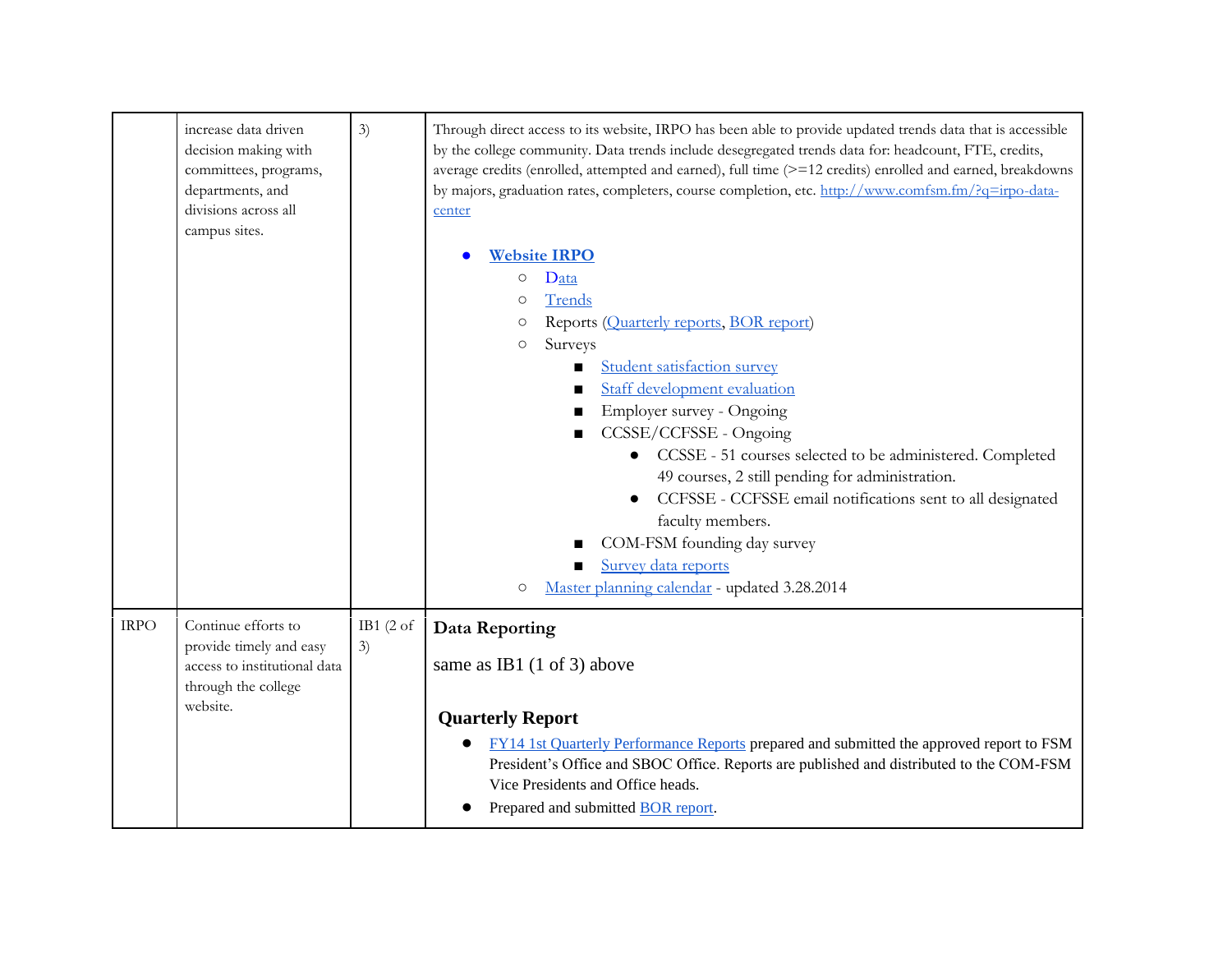| $\ensuremath{\mathsf{IRPO}}$ | Regularly update and<br>publish the college annual<br>fact book, enrollment<br>management indicators,<br>and "institutional<br>scorecard".                                             | IB1 $(3 \text{ of }$<br>3) |         |
|------------------------------|----------------------------------------------------------------------------------------------------------------------------------------------------------------------------------------|----------------------------|---------|
| <b>IEQA</b>                  | Continue to increase<br>awareness of the<br><b>Institutional Assessment</b><br>Plan across all sectors of<br>the college.                                                              | IB2 (1 of<br>3)            |         |
| <b>IEQA</b>                  | Improve communication<br>and timely sharing of<br>assessment results<br>between and among the<br>various standing<br>committees and<br>stakeholders.                                   | IB2 $(2 \text{ of }$<br>3) |         |
| <b>IEQA</b>                  | Establish clear timelines<br>for transmitting<br>recommendations and<br>decisions regarding<br>changes of funding levels<br>in order to restructure<br>stated goals and<br>objectives. | IB2 (3 of<br>3)            |         |
| <b>IEQA</b>                  | Continue to develop                                                                                                                                                                    | IB3-4 (1)                  | TracDat |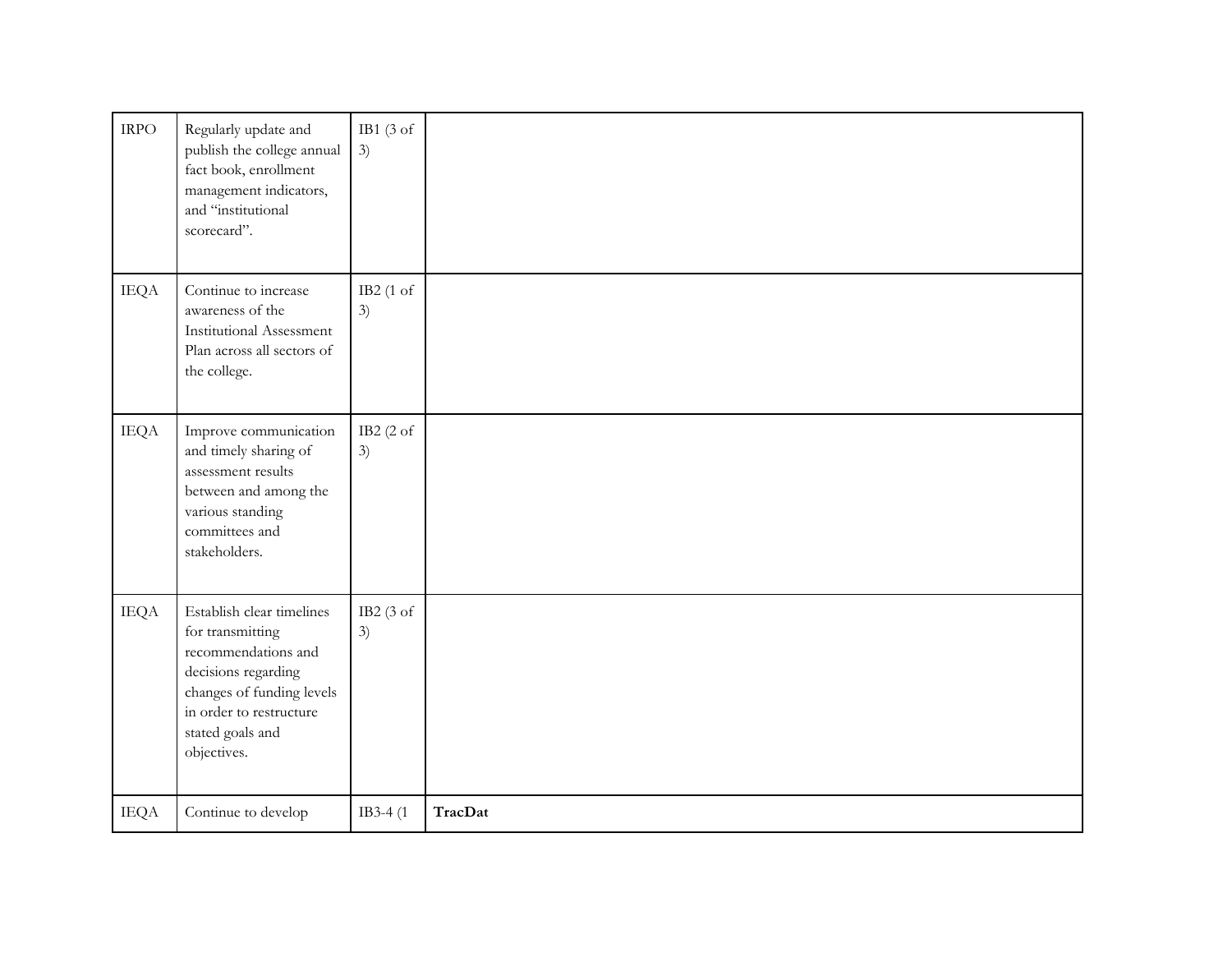| <b>IRPO</b> | institution wide<br>understanding and<br>acceptance of the<br>assessment program<br>review process and its<br>relationship to resource<br>allocation. | of 4)              | Continuing the use of TracDat and providing assistance to the College. (System wide).<br>Populating TracDat by developing more users and assisting inputting of reports as requested.<br>(Updated)<br>Trainings (January - March 2014), 3 trainings<br>$\bullet$                                                                                                                                                                                                                                                                                                                                                                                                                                                                                                                                                                                                                                                                  |
|-------------|-------------------------------------------------------------------------------------------------------------------------------------------------------|--------------------|-----------------------------------------------------------------------------------------------------------------------------------------------------------------------------------------------------------------------------------------------------------------------------------------------------------------------------------------------------------------------------------------------------------------------------------------------------------------------------------------------------------------------------------------------------------------------------------------------------------------------------------------------------------------------------------------------------------------------------------------------------------------------------------------------------------------------------------------------------------------------------------------------------------------------------------|
| <b>IEQA</b> | Ensure leveling of<br>learning outcomes over<br>time.                                                                                                 | IB3-4 (2)<br>of 4) | Neither the meaning nor genesis of this planning agenda could be determined.                                                                                                                                                                                                                                                                                                                                                                                                                                                                                                                                                                                                                                                                                                                                                                                                                                                      |
| <b>ITO</b>  | Increase bandwidth to<br>allow for easier<br>communication and<br>regular and meaningful<br>input by all campuses                                     | IB3-4 (3)<br>of 4) | Yap, Chuuk and Kosrae Campuses continue usage of their new primary connections for internet<br>services changed to ADSL with data rates of 1537/768 kbps each. Pohnpei campus also on ADSL link<br>continues on their 1537/768 kbps via T1 link, this appears to be working well in terms of overhead and<br>local connection congestion problems in the recent past. FMI campus retains their T1 link to Yap<br>campus as their primary internet service line. The link type change is offers larger bandwidth speeds<br>for internet and viable options for bandwidth and associated services inter campus over a secondary<br>DSL link.<br>All campuses except for PNI campus and FMI continue on to use a second ADSL type connection at a<br>lower data rate for intercampus bound traffic only such as VoIP, SIS and COM-FSM e-mail only, at<br>1024 kbps asymmetric. VOIP quality has improved, the results are promising. |
| <b>IEQA</b> | Seek to increase<br>participation in college<br>governance.                                                                                           | IB3-4 (4)<br>of 4) | The history of this PA to date is captured in the spring 2013 Accreditation Reports:<br>Combined Midterm and Follow Up Report http://www.comfsm.fm/accreditation/2013/midterm-<br>report/MidTerm_and_Follow_Up_Report_2013_Final.pdf<br>Supplemental Report http://www.comfsm.fm/accreditation/2013/supplemental-<br>report/Supplemental_Report_May_2013_Final.pdf                                                                                                                                                                                                                                                                                                                                                                                                                                                                                                                                                                |
| <b>IEQA</b> | Continue to increase data                                                                                                                             | IB5(1 of           | Same as IBI (1 of 3)                                                                                                                                                                                                                                                                                                                                                                                                                                                                                                                                                                                                                                                                                                                                                                                                                                                                                                              |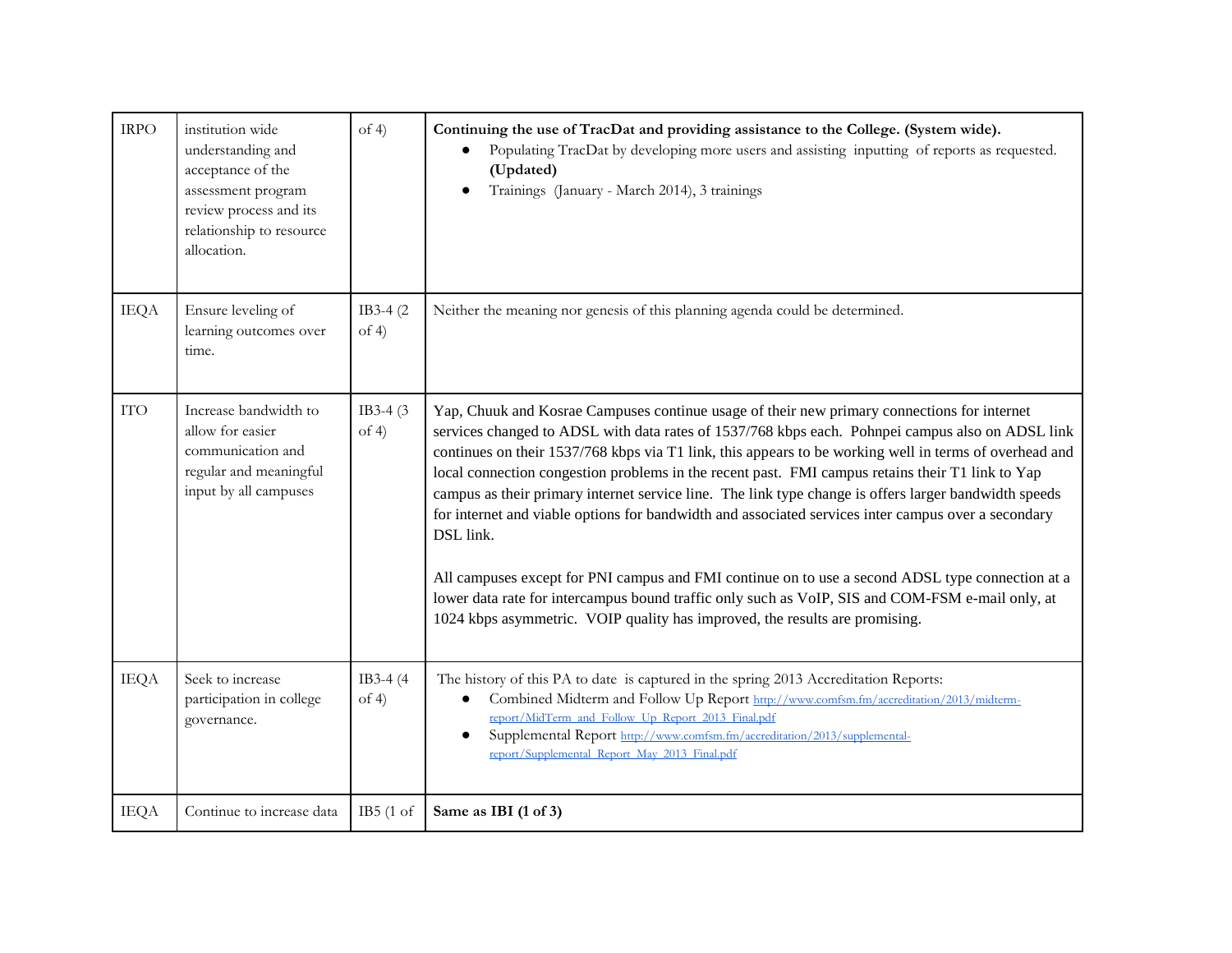| <b>IRPO</b>                | driven decision making.                                                                                                                | 5)                         |                                                                                                                                                                                                                                                                                                                                                                                                                                                                                                                                                                                                                                                                                                                                                                                                                                                                                                                                                                                                                                                                                                                                                                                                                                                                                                                                                                                                                                                                                                                                                                                                                                                                                                                                                                                                                                                                                                                                                                                                                                                                                                                                            |
|----------------------------|----------------------------------------------------------------------------------------------------------------------------------------|----------------------------|--------------------------------------------------------------------------------------------------------------------------------------------------------------------------------------------------------------------------------------------------------------------------------------------------------------------------------------------------------------------------------------------------------------------------------------------------------------------------------------------------------------------------------------------------------------------------------------------------------------------------------------------------------------------------------------------------------------------------------------------------------------------------------------------------------------------------------------------------------------------------------------------------------------------------------------------------------------------------------------------------------------------------------------------------------------------------------------------------------------------------------------------------------------------------------------------------------------------------------------------------------------------------------------------------------------------------------------------------------------------------------------------------------------------------------------------------------------------------------------------------------------------------------------------------------------------------------------------------------------------------------------------------------------------------------------------------------------------------------------------------------------------------------------------------------------------------------------------------------------------------------------------------------------------------------------------------------------------------------------------------------------------------------------------------------------------------------------------------------------------------------------------|
| <b>IEQA</b>                | Continue to publish and<br>communicate information<br>and reports on<br>institutional quality to<br>internal/external<br>stakeholders. | IB5 $(2of)$<br>5)          | All accreditation reports, since 2003, are available to the public on the college website.<br>http://www.comfsm.fm/?q=reports-archive The ALO communicated quality assurance issues and<br>successes to the college community via the community meetings held during the 2011-2012 and 2012-<br>2013 Board of Regents meetings, site visits to all campuses 2011-2012 and 2012-2013, government<br>hearings, the college newsfeed and monthly all campus meetings. Additionally, in 2012 and 2013<br>informational articles were placed in the Kasehlelia Press. The ALO also generated a public broadcast for<br>Island Chat in Yap that aired for two weeks during February 2013.<br>The ALO, at all times adheres to the ACCJC Policy on the Role of Accreditation Liaison Officers. The ALO<br>regularly collaborates with the president, college units and the governance structure to update internal<br>stakeholders on quality assurance matters of importance, such as evolving accreditation standards, USDE<br>regulations and potential areas of deficiency that require attention. The ALO reports, on behalf of the<br>president, to the Board of Regents each quarter on quality assurance matters, and includes attention to<br>Standard IV.B.<br>However, Standard I.B.5 states, "The institution uses documented assessment results to communicate<br>matters of quality assurance to appropriate constituencies." To this end, IEQA is working to develop a<br>quick link on the college website to transparently report and share, in layman terms, results of program<br>assessments and student learning outcomes data by November 2013. We have modeled our forms on the<br>approach taken by Los Medanos College<br>http://www.losmedanos.edu/programassessment/<br>http://www.losmedanos.edu/programassessment/BiologyDepartmentProgramAssessment.asp<br>Following the California Community Colleges' Student Success Initiative: Student Scorecard, IEQA will<br>also establish a quick link to student achievement data from the College website by November 2013.<br>http://scorecard.cccco.edu/scorecard.aspx |
|                            |                                                                                                                                        |                            | http://scorecard.cccco.edu/scorecardrates.aspx?CollegeID=421                                                                                                                                                                                                                                                                                                                                                                                                                                                                                                                                                                                                                                                                                                                                                                                                                                                                                                                                                                                                                                                                                                                                                                                                                                                                                                                                                                                                                                                                                                                                                                                                                                                                                                                                                                                                                                                                                                                                                                                                                                                                               |
| <b>IEQA</b><br><b>IRPO</b> | Raise the profile of the<br>college through enhanced<br>research and reporting.                                                        | IB5 $(4 \text{ of }$<br>5) | The use of the new quarterly report template has been productive. The College submitted its FY13 quarter<br>report using the new template and the results was nominal.                                                                                                                                                                                                                                                                                                                                                                                                                                                                                                                                                                                                                                                                                                                                                                                                                                                                                                                                                                                                                                                                                                                                                                                                                                                                                                                                                                                                                                                                                                                                                                                                                                                                                                                                                                                                                                                                                                                                                                     |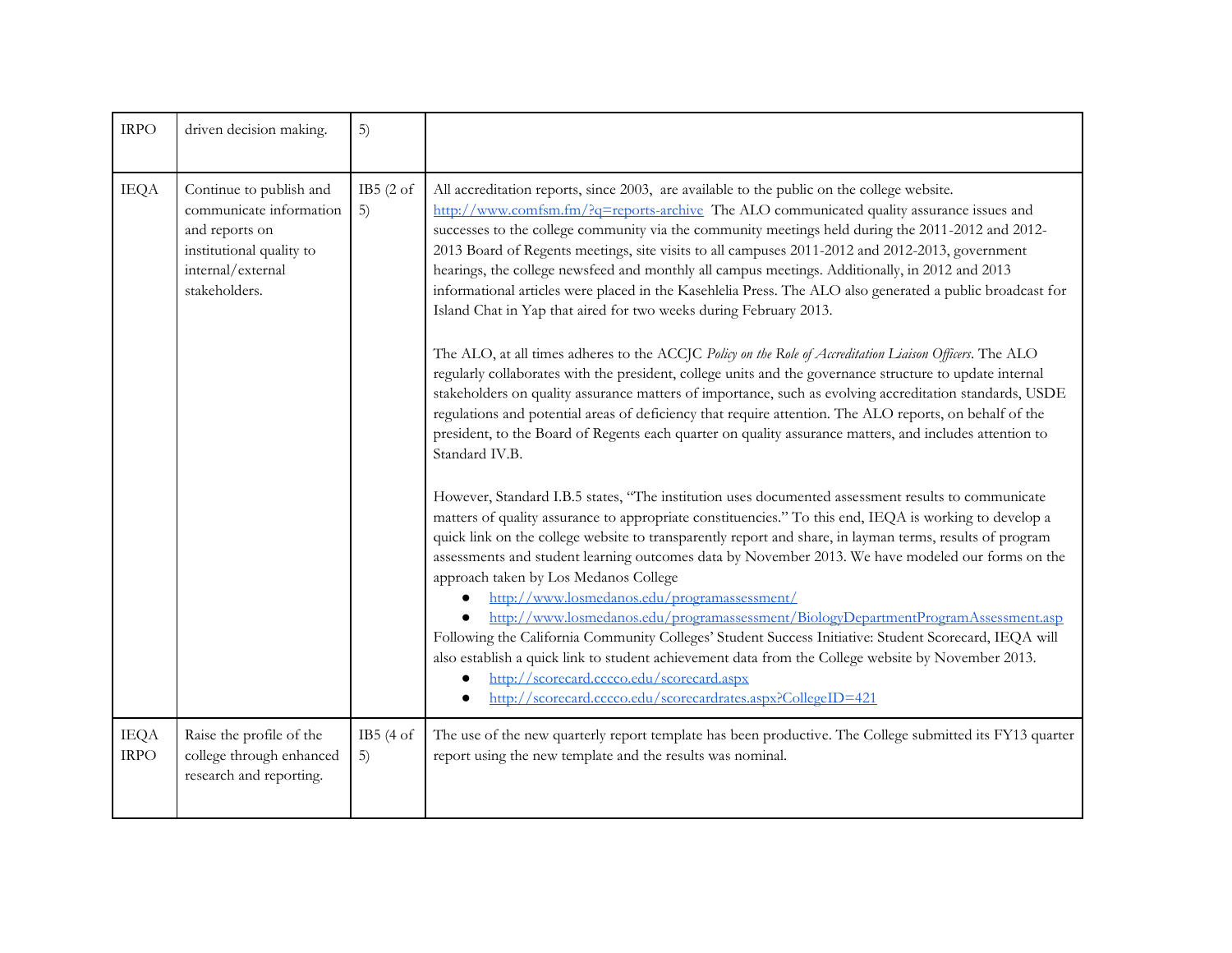| <b>IEQA</b>                | Develop and implement a<br>plan for assessing if the<br>college is effectively<br>communicating<br>institutional quality within<br>the college and externally.                                                                                                                                                                                                                           | IB5 $(5 \text{ of }$<br>5)     |                                                                                                                                                                                             |
|----------------------------|------------------------------------------------------------------------------------------------------------------------------------------------------------------------------------------------------------------------------------------------------------------------------------------------------------------------------------------------------------------------------------------|--------------------------------|---------------------------------------------------------------------------------------------------------------------------------------------------------------------------------------------|
| <b>IEQA</b><br><b>IRPO</b> | Conduct a formative<br>assessment of the<br>continuous improvement<br>cycle.                                                                                                                                                                                                                                                                                                             | IB6-7 (1<br>of 2)              | A review of the impact of new policies for communication, governance is being undertaken to determine<br>first if the continuous improvement policy is still valid prior to any assessment. |
| <b>IEQA</b>                | Make necessary<br>improvements as needed<br>[to continuous<br>improvement cycle].                                                                                                                                                                                                                                                                                                        | IB6-7 (2)<br>of 2)             |                                                                                                                                                                                             |
| <b>IEQA</b>                | The college will improve<br>its ability to demonstrate<br>that all instructional<br>programs meet the<br>mission of the college and<br>needs of the students by:<br>Including<br>×.<br>surveys or questions of<br>student engagement in<br>the overall student<br>satisfaction survey to help<br>identify appropriate<br>instructional strategies.<br>Having the<br>curriculum committee | IIA1a-c<br>$(1 \text{ of } 1)$ |                                                                                                                                                                                             |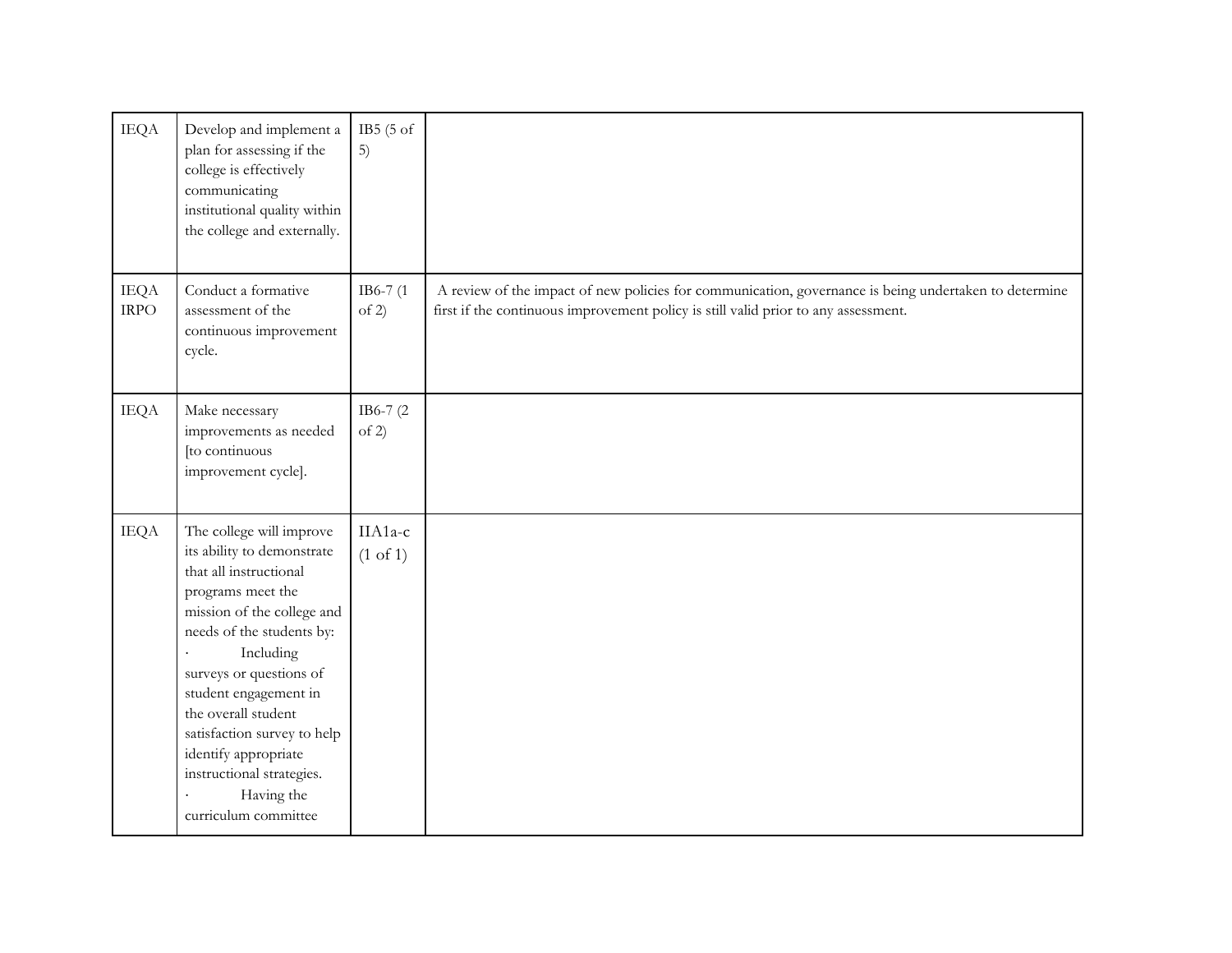|                            | conduct semester review<br>and evaluation of<br>effective instructional<br>strategies and by a)<br>providing an annual<br>update of the IAP<br>Handbook with<br>appropriate instructional<br>strategies and b)<br>providing training during                      |                   |                                                                                                                                                                                                                                                                                                                                                                                                                                                                                                                                                                                                                                                                                                                                                                                                                                                                       |
|----------------------------|------------------------------------------------------------------------------------------------------------------------------------------------------------------------------------------------------------------------------------------------------------------|-------------------|-----------------------------------------------------------------------------------------------------------------------------------------------------------------------------------------------------------------------------------------------------------------------------------------------------------------------------------------------------------------------------------------------------------------------------------------------------------------------------------------------------------------------------------------------------------------------------------------------------------------------------------------------------------------------------------------------------------------------------------------------------------------------------------------------------------------------------------------------------------------------|
|                            | the annual staff<br>development day and in<br>other venues.<br>Evaluation of<br>the program review and<br>assessment<br>recommendations by the<br>Curriculum Committee to<br>ensure appropriate<br>implementation for<br>positive impact on<br>student learning. |                   |                                                                                                                                                                                                                                                                                                                                                                                                                                                                                                                                                                                                                                                                                                                                                                                                                                                                       |
| <b>IEQA</b><br><b>IRPO</b> | The college will improve<br>its tracking of the current<br>competency levels<br>required of its graduates<br>by:<br>Developing<br>processes and procedures<br>for the use of advisory<br>committees and their<br>evaluation.<br>Improving the                    | IIA2b(1)<br>of 1) | Surveys<br>IRPO conducted the Spring 2014 Student Registration Survey.<br>$\bullet$<br>IRPO assisted Interim VPIA in the implementation of the Student Satisfaction Survey. Email<br>notifications and links were sent to specific students. Students who took the survey were:<br>sophomores, third-years, fourth years, and certificates. All data collected are available by major at<br>AY 2013/14 Student Satisfaction Survey.<br>IRPO revised the employer survey for spring 2014 to reflect the new strategic plan 2013-2018<br>and new Institutional Learning Outcomes (ILOs).<br>IRPO generated lists of graduates by program for division chairs and campus deans to<br>$\circ$<br>assist in providing the needed information. All the lists were sent and majority were<br>returned. As of March 2014, IRPO compiled all collected information for review. |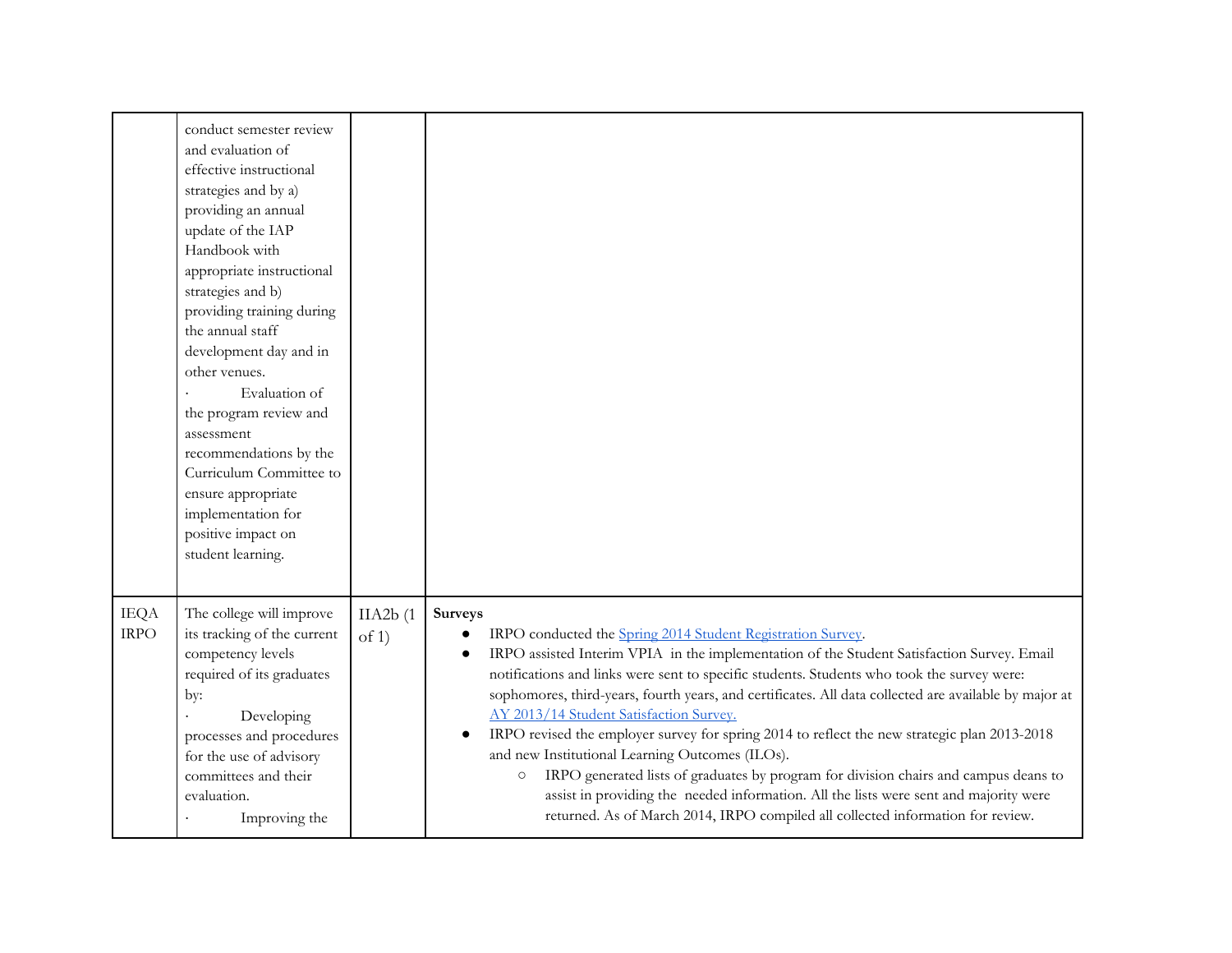|                            | dissemination of research<br>findings and information<br>from employer surveys.<br>Using other<br>modes of obtaining<br>information on current<br>and future competency<br>requirements.                                                                                                                        |                                |                                                                                                                                                                                                                                                                                                                                                                                   |
|----------------------------|-----------------------------------------------------------------------------------------------------------------------------------------------------------------------------------------------------------------------------------------------------------------------------------------------------------------|--------------------------------|-----------------------------------------------------------------------------------------------------------------------------------------------------------------------------------------------------------------------------------------------------------------------------------------------------------------------------------------------------------------------------------|
| <b>IEQA</b><br><b>ITO</b>  | The college will look at<br>mechanisms for<br>automation of its course<br>and program assessment,<br>and program review<br>system. The college web<br>site will provide access to<br>institutional, program,<br>and course level student<br>learning outcomes and<br>assessment reports and<br>program reviews. | IIA2e-f<br>$(1 \text{ of } 1)$ | Progress on this PA is captured in the spring 2013 accreditation reports.<br>Combined Midterm and Follow Up Report http://www.comfsm.fm/accreditation/2013/midterm-<br>$\bullet$<br>report/MidTerm_and_Follow_Up_Report_2013_Final.pdf<br>Supplemental Report http://www.comfsm.fm/accreditation/2013/supplemental-<br>$\bullet$<br>report/Supplemental_Report_May_2013_Final.pdf |
| <b>IEQA</b><br><b>IRPO</b> | The college is currently<br>conducting both a project<br>to streamline programs<br>and services at the college<br>to meet changing<br>enrollment and economic<br>conditions as well as<br>developing an academic<br>master plan. Which<br>programs and services to<br>maintain eliminate or                     | IIA6b(1)<br>of 1)              | Prioritization<br>A second prioritization of academic programs will be undertaken in spring 2014 and prioritization of non-<br>academic programs in spring 2015.                                                                                                                                                                                                                  |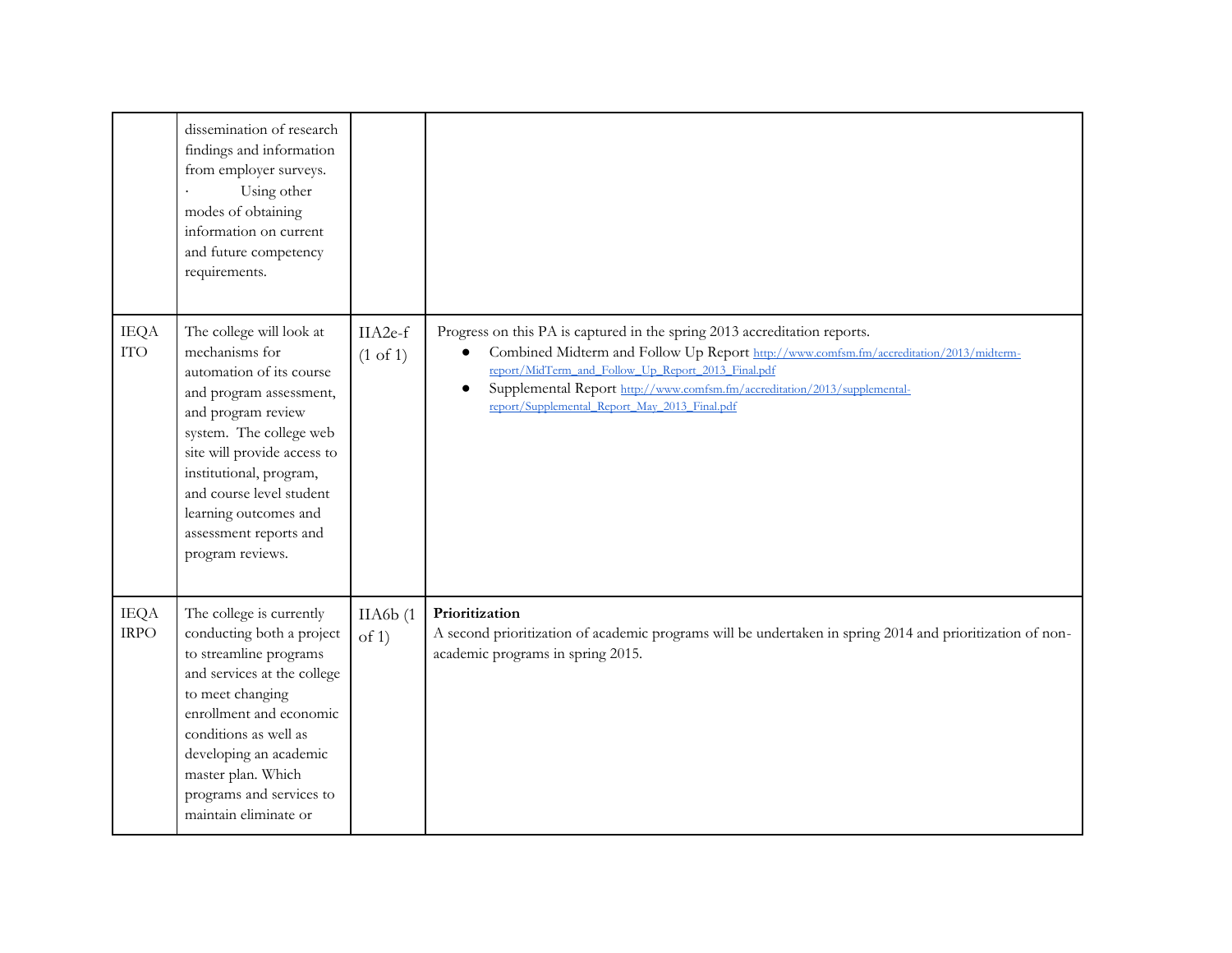|                            | significantly change is<br>considered in both<br>activities. The college will<br>adhere to the processes<br>and procedures<br>established in its<br>Curriculum Handbook<br>for programs that will be<br>eliminated or significantly<br>changed to minimize<br>impact on students.         |                   |                                                                                                                                                                                                                                                                                                                                                                                                                                                    |
|----------------------------|-------------------------------------------------------------------------------------------------------------------------------------------------------------------------------------------------------------------------------------------------------------------------------------------|-------------------|----------------------------------------------------------------------------------------------------------------------------------------------------------------------------------------------------------------------------------------------------------------------------------------------------------------------------------------------------------------------------------------------------------------------------------------------------|
| <b>IEQA</b><br><b>IRPO</b> | The college is currently<br>developing an academic<br>master plan. Once the<br>plan is completed, a<br>review will be conducted<br>of all academic program<br>missions, program goals,<br>and student learning<br>outcomes to ensure<br>consistency and integrity<br>in its publications. | IIA6c (1<br>of 1) |                                                                                                                                                                                                                                                                                                                                                                                                                                                    |
| <b>IEQA</b><br>$\rm IRPO$  | Supplemental training will<br>be provided to improve<br>the quality and<br>identification of<br>SMARTer<br>outcomes/objectives/stra<br>tegies and to aid in the<br>identification of<br>appropriate measures for                                                                          | IIB1(1)<br>of 2)  | TracDat<br>Continue training by IRPO included emphasis on quality issues for developing<br>O<br>outcomes, strategies and targets to reflect what is in the IEMP and strategic plan and<br>address impact on measures of success.<br>Continuing the use of TracDat and providing assistance to the College.<br>(System wide).<br>Populating TracDat by developing more users and assisting inputting of<br>reports as requested. (As of March 2014) |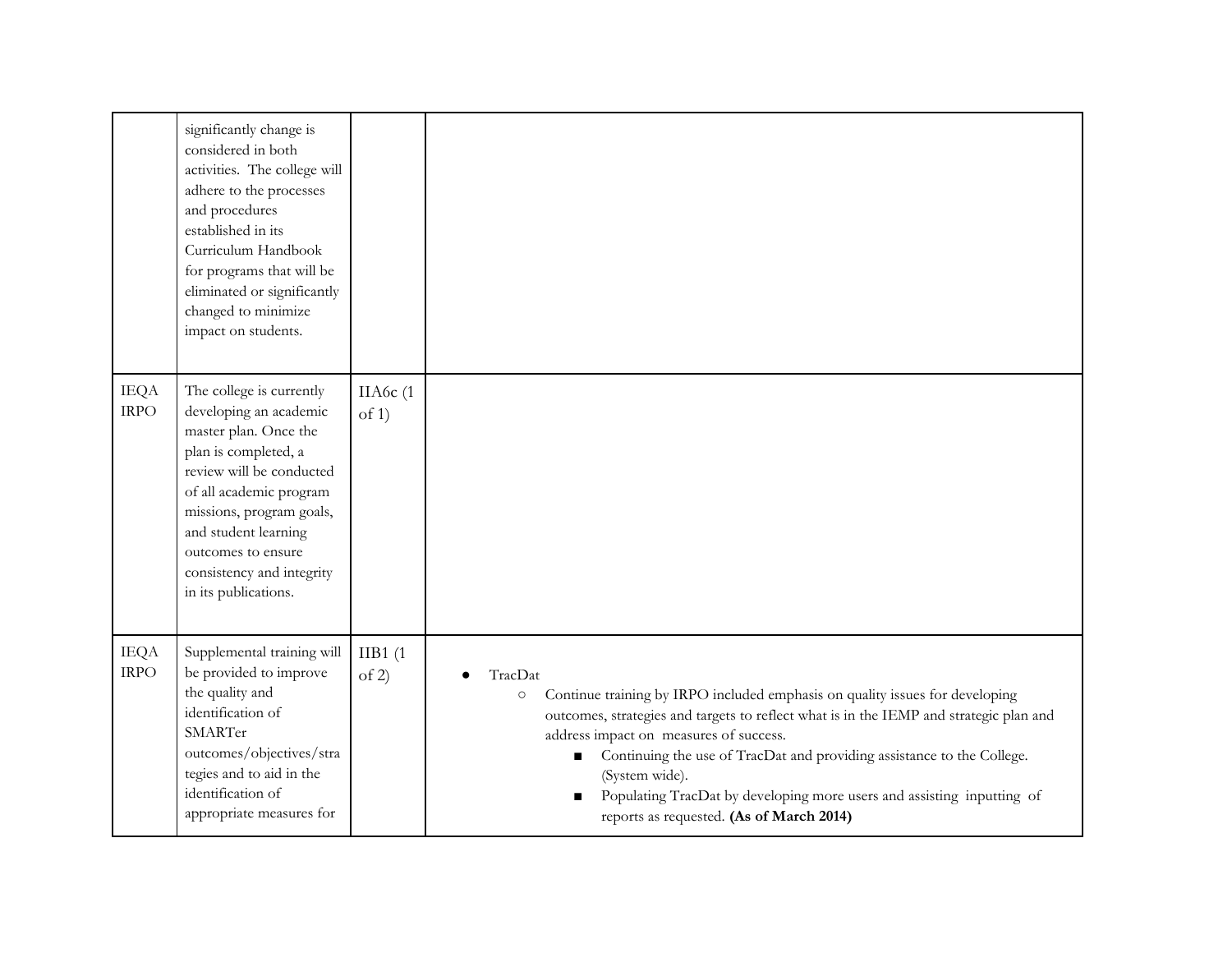|             | improvement and<br>assessment plans and<br>reports, with an emphasis<br>on linkages to<br>performance budget<br>development.                                                                                                                                                                                                                                                           |                      | Trainings (January - March 2014), 3 trainings                                                                                                                        |
|-------------|----------------------------------------------------------------------------------------------------------------------------------------------------------------------------------------------------------------------------------------------------------------------------------------------------------------------------------------------------------------------------------------|----------------------|----------------------------------------------------------------------------------------------------------------------------------------------------------------------|
| <b>IRPO</b> | The college will improve<br>its understanding of<br>student's interests and<br>needs through student<br>focus groups which will<br>be assembled and<br>conducted at all sites in<br>2010 in order to provide a<br>basis for enhancing the<br>design of programs and<br>services that will assist in<br>matching students' needs<br>and interests to programs<br>and services provided. | IIB3b(1)<br>of 2)    |                                                                                                                                                                      |
| <b>IRPO</b> | The college will<br>continually monitor and<br>analyze the effectiveness<br>of the COMET. All new<br>COMET test data will be<br>added into the SIS to<br>allow tracking of students<br>against COMET test data.<br>At least two previous<br>COMET administration<br>test data will be entered                                                                                          | IIB3e $(1)$<br>of 2) | OAR has responsibility for entry of COMET information into the SIS. IRPO will analysis and track<br>student success against COMET scores once the data is available. |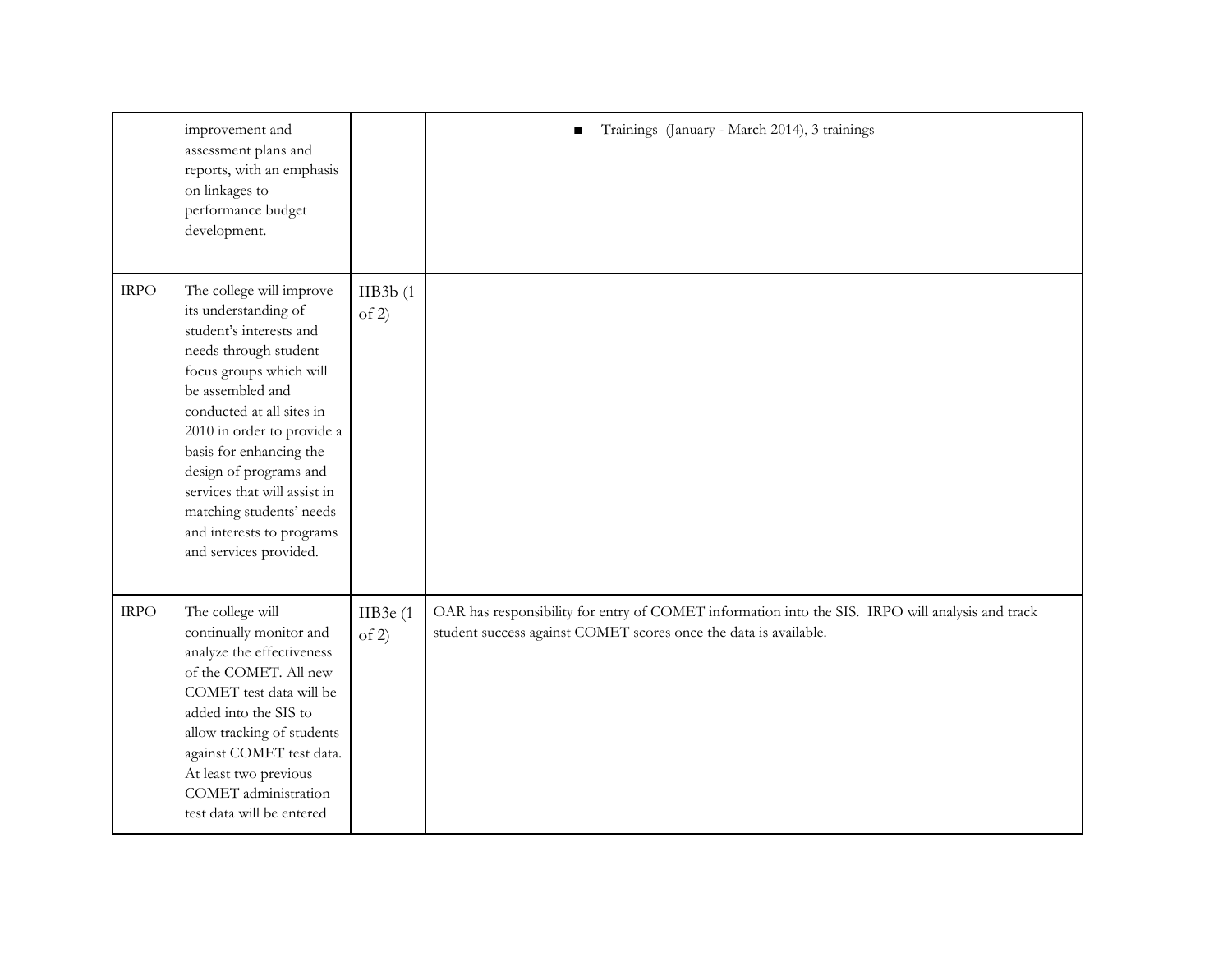|                            | into the SIS for analysis<br>purposes.                                                                                                                                                                                                                    |                            |                                                                                                                                                                                                                                                                       |
|----------------------------|-----------------------------------------------------------------------------------------------------------------------------------------------------------------------------------------------------------------------------------------------------------|----------------------------|-----------------------------------------------------------------------------------------------------------------------------------------------------------------------------------------------------------------------------------------------------------------------|
| <b>IRPO</b>                | The college will conduct a<br>formal analysis of the<br>COMET and its<br>effectiveness as an<br>entrance selection<br>instrument. Consideration<br>should also be given to<br>modification of the<br>COMET to serve as a<br>diagnostic tool               | IIB3e $(2)$<br>of 2)       | IRPO has focused on the effectiveness of COMET as a entrance selection instrument in a tracking report<br>of the 2008 cohort. Additional cohorts are being selected and analyzed. This planning agenda is tied to<br>IIB3e (1 of 2) and entry of COMET data into SIS. |
| <b>ITO</b>                 | The college will start<br>developing an electronic<br>archive of hard copies of<br>students' records.                                                                                                                                                     | IIB3f(1)<br>of 1)          | Research continues, efforts to be in conjunction with official archive depository, the LRC                                                                                                                                                                            |
| <b>IEQA</b><br><b>IRPO</b> | The college will be<br>monitoring the IAP<br>process and conducting a<br>formal review/evaluation<br>of the college's<br>continuous improvement<br>cycle in spring/summer<br>2010. Appropriate action<br>and modifications will be<br>taken on the review | IIB4(1)<br>of 1)           |                                                                                                                                                                                                                                                                       |
| <b>ITO</b>                 | To enable as many<br>members of the<br>Information                                                                                                                                                                                                        | IIIC $(1 \text{ of}$<br>3) | http://wiki.comfsm.fm/Committee Terms of Reference/INFORMATION COMMUNICATIONS T<br><b>ECHNOLOGY COMMITTEE</b>                                                                                                                                                         |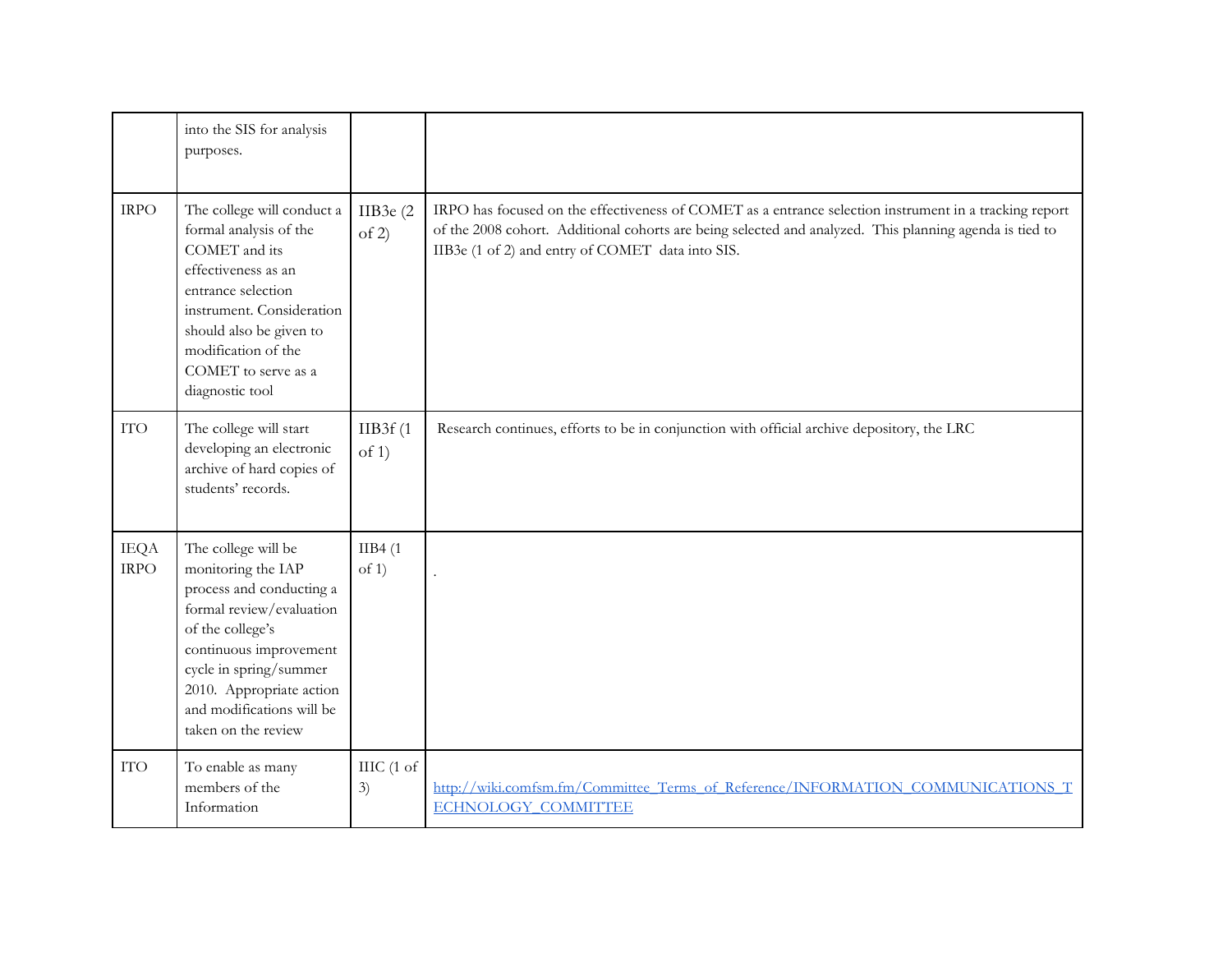|            | Communications<br>Technology Committee<br>(ICTC) to be present for<br>the decision-making and<br>planning process, the<br>chair of ICT committee<br>will call a meeting at least<br>twice each semester as<br>called for in the terms of<br>reference (TOR). |                             |                                                                                                                                                                                                                                     |
|------------|--------------------------------------------------------------------------------------------------------------------------------------------------------------------------------------------------------------------------------------------------------------|-----------------------------|-------------------------------------------------------------------------------------------------------------------------------------------------------------------------------------------------------------------------------------|
| <b>ITO</b> | The designated ICTC<br>subcommittee should<br>continue negotiations<br>with FSM Telecom to<br>improve the speed and<br>reliability of internet<br>connections. The faster<br>and more reliable<br>connections will improve<br>communications among<br>sites. | IIIC $(2 \text{ of }$<br>3) | This responsibility now lies with IT. Negotiations for newest contract are complete. Future changes are<br>considered as needs and situations change. The current connectivity contract for primary lines expire in<br>three years. |
| <b>ITO</b> | The ICTC membership<br>will be reviewed annually<br>with a goal of having<br>acceptably diverse<br>representation as<br>mandated by the TOR.                                                                                                                 | $\text{IILC}$ (3 of<br>3)   | http://wiki.comfsm.fm/Committee Terms of Reference/INFORMATION COMMUNICATIONS T<br><b>ECHNOLOGY COMMITTEE</b>                                                                                                                       |
| <b>ITO</b> | The information<br>technology office director                                                                                                                                                                                                                | IIIC1a (1<br>of $1$ )       |                                                                                                                                                                                                                                     |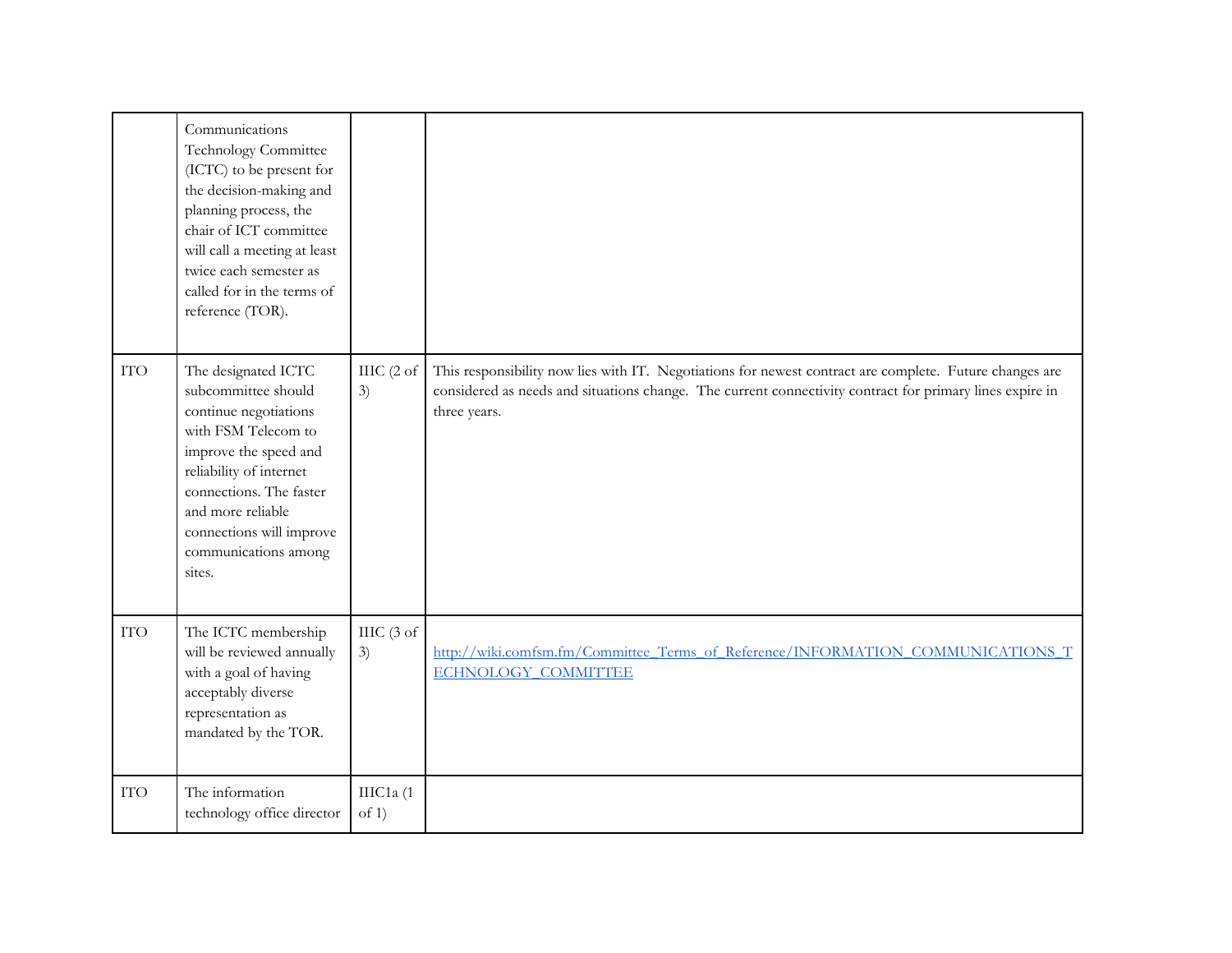|            | and vice president for<br>administrative services<br>ensure that technology<br>planning is integrated into<br>the college's strategic plan<br>as mandated in the<br>continuous improvement<br>cycle. |                      |                                                                                                                             |
|------------|------------------------------------------------------------------------------------------------------------------------------------------------------------------------------------------------------|----------------------|-----------------------------------------------------------------------------------------------------------------------------|
| <b>ITO</b> | ICTC and the Staff<br>Development Committee<br>will continue to evaluate<br>training needs and<br>provide as much training<br>as resources allow,<br>throughout the year.                            | IIIC1b(1)<br>of $3)$ |                                                                                                                             |
| <b>ITO</b> | IT office will continue to<br>conduct training when<br>needed and provide<br>collaboration and support<br>for computer labs,<br>libraries, and all other<br>computer training<br>facilities.         | IIIC1b(2)<br>of $3)$ |                                                                                                                             |
| <b>ITO</b> | New technology will<br>continue to be purchased<br>to replace or upgrade<br>older technology as<br>needed and as facilities<br>and funding allows                                                    | IIIC1b(3)<br>of $3)$ | Purchase of student support technology in computer labs and in support of networks for those labs<br>continues on schedule. |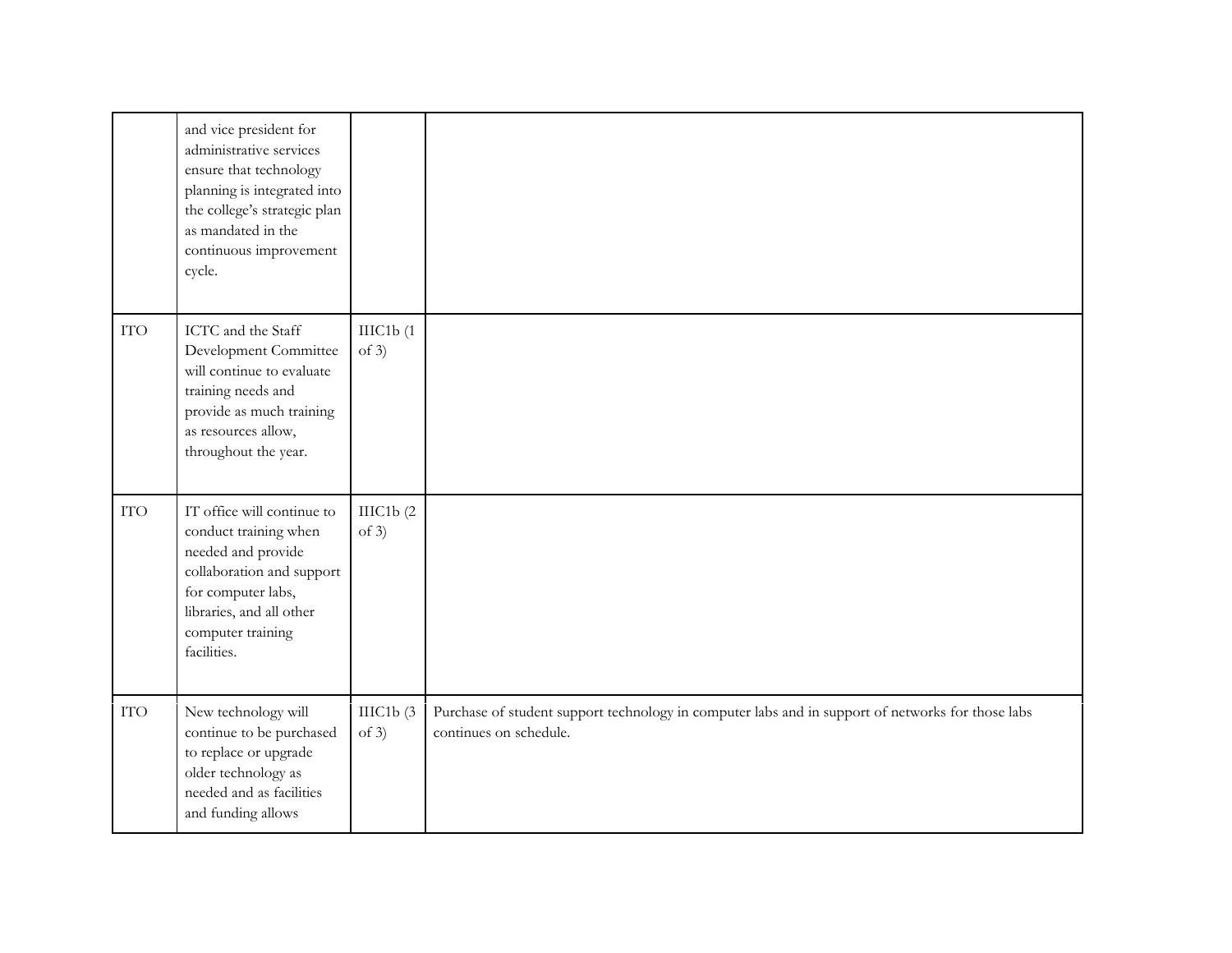|            | according to set schedules<br>for all computer training<br>laboratories and support<br>infrastructure.                                                                                                                                            |                    |                                                                                                                             |
|------------|---------------------------------------------------------------------------------------------------------------------------------------------------------------------------------------------------------------------------------------------------|--------------------|-----------------------------------------------------------------------------------------------------------------------------|
| <b>ITO</b> | As recommended in<br>Standard IIIC1a, ICTC<br>should meet on a<br>regularly scheduled basis<br>at least twice a semester<br>to address any key<br>technology issues.                                                                              | IIIC1c(1<br>of 2)  |                                                                                                                             |
| <b>ITO</b> | New technology will<br>continue to be purchased<br>to replace or upgrade<br>older technology as<br>needed and as facilities<br>and funding allow<br>according to set schedules<br>for all computer<br>laboratories and support<br>infrastructure. | IIIC1c (2<br>of 2) | Purchase of student support technology in computer labs and in support of networks for those labs<br>continues on schedule. |
| <b>ITO</b> | The college will continue<br>to secure funding for<br>technology resources for<br>all sites through its<br>technology fee. When<br>possible, IT will seek<br>funding approval to use<br>tech fee funds through                                    | IIIC1d(1<br>of 1)  |                                                                                                                             |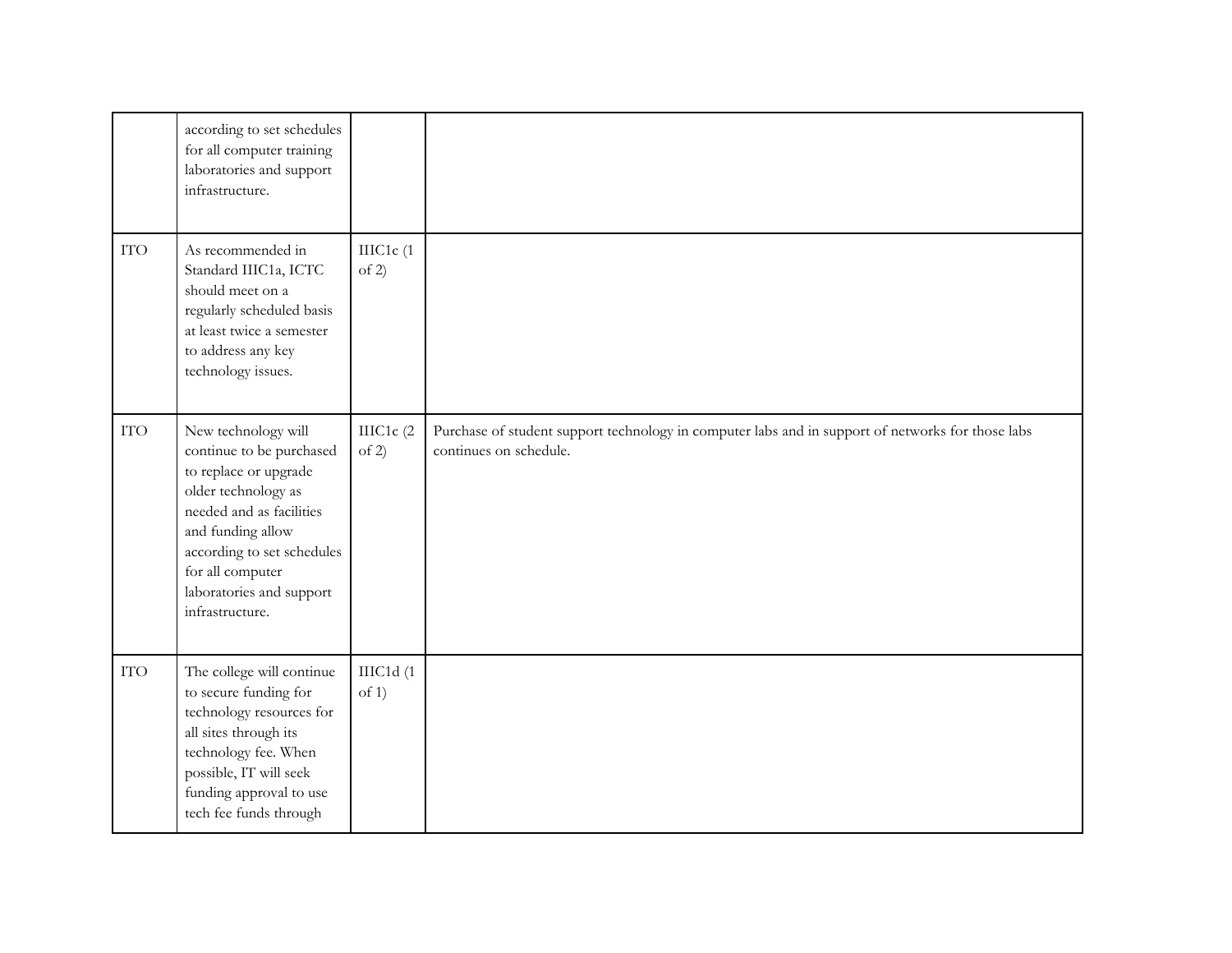|             | the ICTC to be used to<br>equip all sites with more<br>computers and replace or<br>upgrade equipment when<br>needed.                                                                                                                                     |                               |  |
|-------------|----------------------------------------------------------------------------------------------------------------------------------------------------------------------------------------------------------------------------------------------------------|-------------------------------|--|
| <b>ITO</b>  | Whenever available<br>premises and funding<br>permit, acquisition of<br>technological resources<br>are obtained to equip sites<br>to be able to improve<br>their work capabilities to<br>achieve goals previously<br>set as institutional<br>priorities. | IIIC2(1)<br>of 1)             |  |
| <b>IRPO</b> | To evaluate the existing<br>budget process to ensure<br>efficiency of the college's<br>planning and resource<br>allocation.                                                                                                                              | IIID1d<br>$(1 \text{ of } 1)$ |  |
| <b>ITO</b>  | To create a Business<br>Office webpage so that<br>financial reports can be<br>conveniently accessed by<br>the college community at<br>any time.                                                                                                          | IIID2b<br>$(1 \text{ of } 1)$ |  |
| <b>ITO</b>  | To develop a website for                                                                                                                                                                                                                                 | IIID2g                        |  |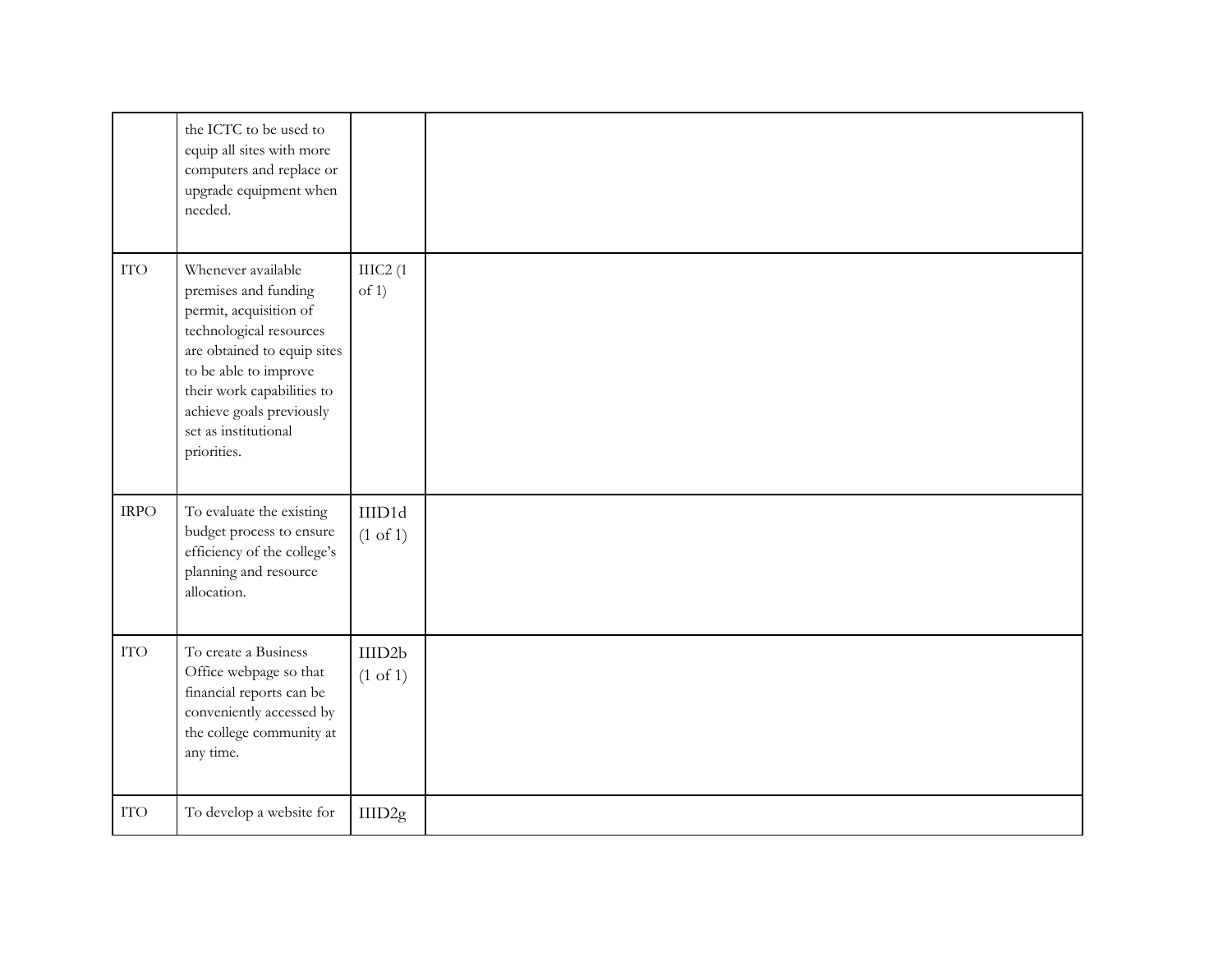|             | business office to provide<br>easy access to all fiscal<br>policies and procedures<br>including templates of<br>forms and reports to the<br>college community.                                                                                                                                                                                                                                                                                                                               | $(1 \text{ of } 1)$ |
|-------------|----------------------------------------------------------------------------------------------------------------------------------------------------------------------------------------------------------------------------------------------------------------------------------------------------------------------------------------------------------------------------------------------------------------------------------------------------------------------------------------------|---------------------|
| <b>IEQA</b> | To finalize and<br>implement the assessment<br>tools that will be used by<br>offices in assessing the<br>effectiveness of respective<br>programs and services                                                                                                                                                                                                                                                                                                                                | IIID3(1)<br>of 1)   |
| <b>IEQA</b> | The college will finalize,<br>implement, and evaluate<br>its communication<br>improvement plan. Such<br>plan will include<br>mechanisms to enhance<br>communication<br>throughout the system<br>between and among the<br>board, administration,<br>faculty, staff, and students<br>as well as the<br>constituencies served by<br>the college in the<br>community with<br>particular emphasis on<br>providing feedback on<br>the college's decision<br>making process as well as<br>enhancing | IVA(1)<br>of 2)     |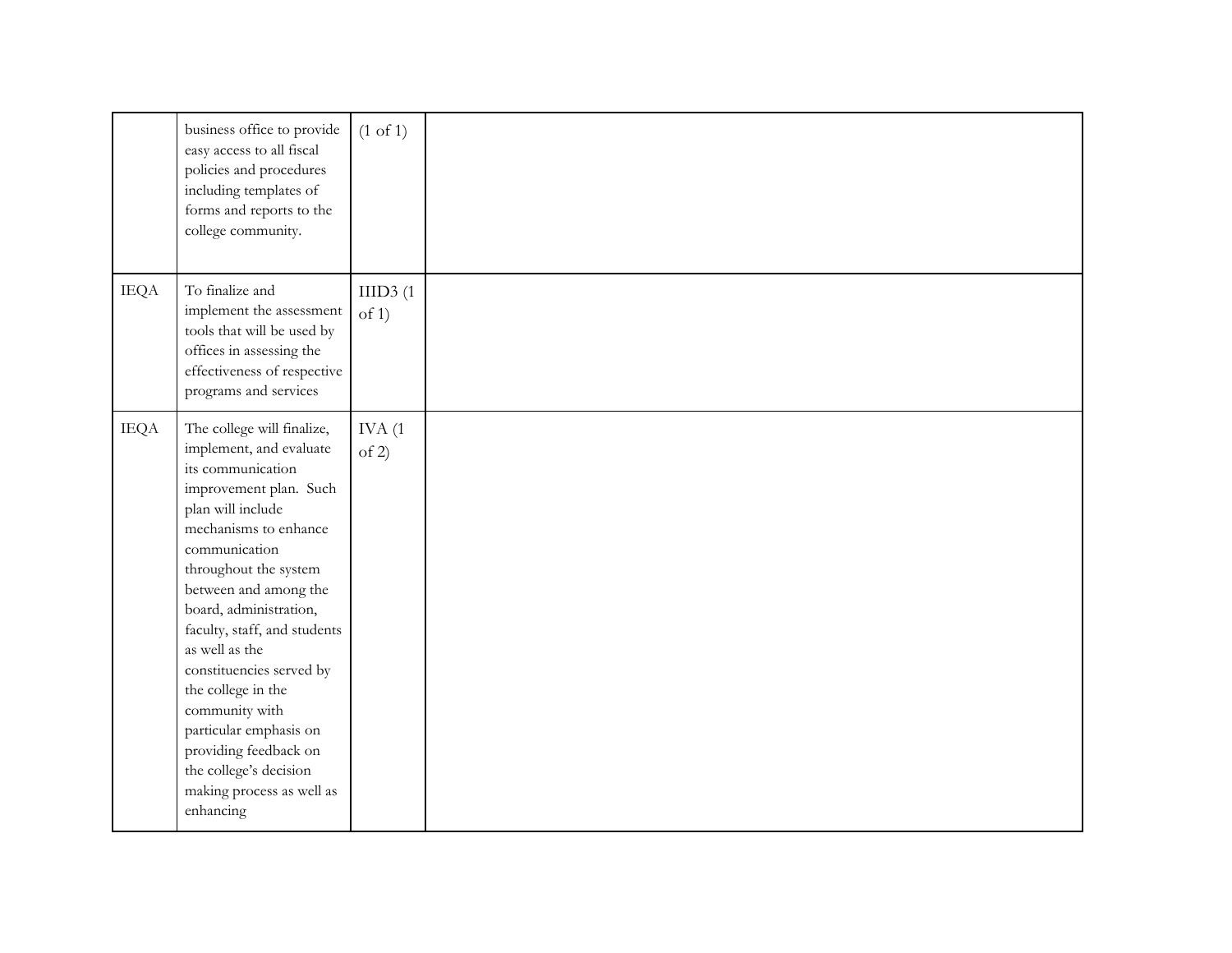| communication within      |  |  |  |  |
|---------------------------|--|--|--|--|
| the various divisions of  |  |  |  |  |
| the college. The Vice     |  |  |  |  |
| President for             |  |  |  |  |
| Administrative Services   |  |  |  |  |
| will assume the primary   |  |  |  |  |
| responsibility and        |  |  |  |  |
| finalization,             |  |  |  |  |
| implementation, and       |  |  |  |  |
| evaluation of this plan,  |  |  |  |  |
| which will be             |  |  |  |  |
| implemented by the end    |  |  |  |  |
| of January 2010. Such     |  |  |  |  |
| efforts will be evaluated |  |  |  |  |
| no later than one year    |  |  |  |  |
| from the time of          |  |  |  |  |
| implementation.           |  |  |  |  |
|                           |  |  |  |  |
|                           |  |  |  |  |

## **Institutional Effectiveness Indicators Update[2]** *(dashboard approach)*

NOTE: IRPO will prepare recommendations on what should be reported each quarter, but generally this section is intended to be a quick overview of critical Institutional Effectiveness Indicators related to Students, Human Resources, Finances, Financial Aid, Facilities & Security, etc. **For example (what indicators to report on may vary from quarter to quarter)**:

Institutional Effectiveness Indicators

Students

§ Enrollment by campus, gender, state of origin, student type, etc.

§ Percent of students full time enrolled and earned 12 or more credits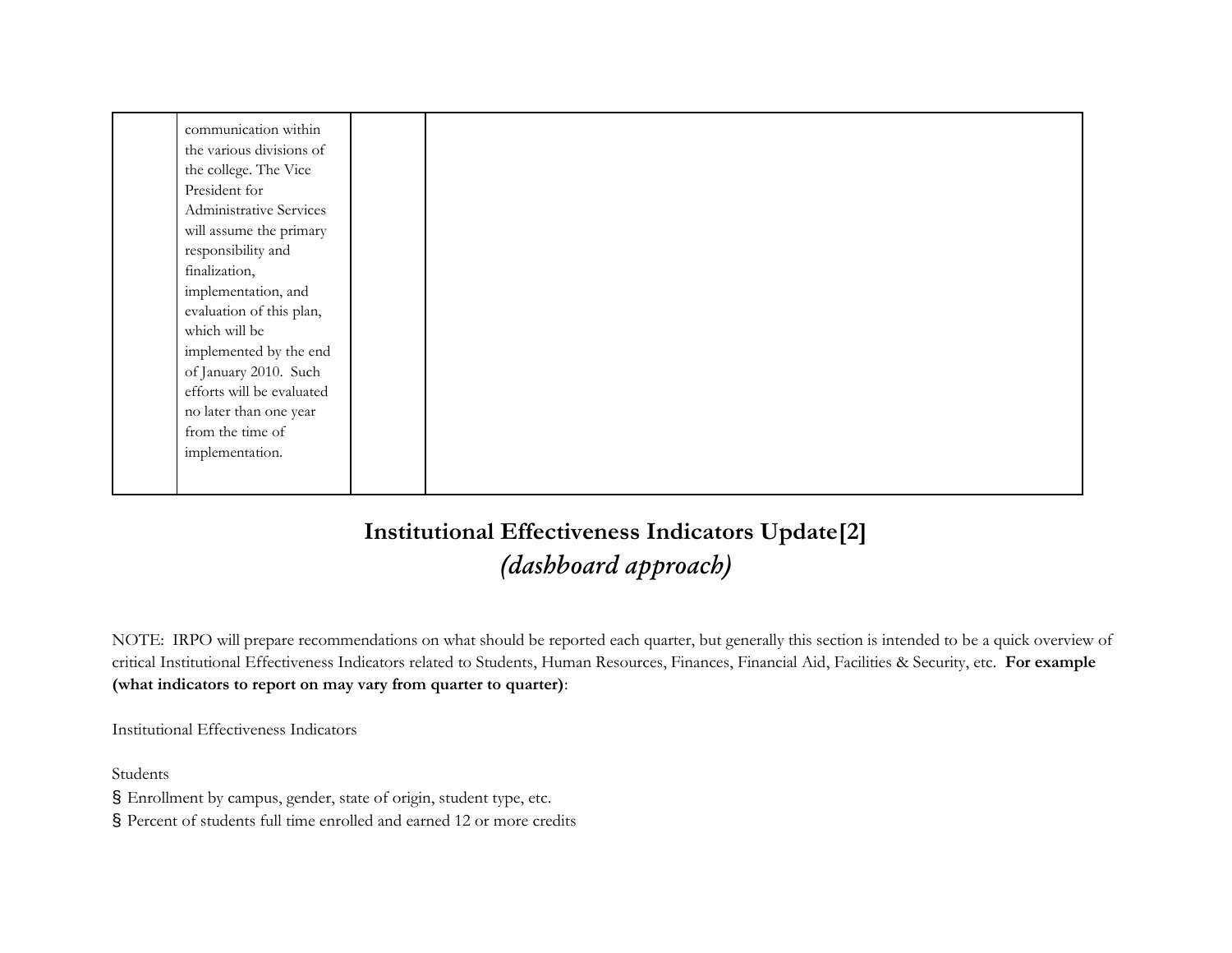§ Average students credits enrolled, attempted and earned § Percent of students in good academic standing § Enrollment by genders, state of origin and campus § Student/faculty ratios § Student success rates in ACE and General Education Programs § Student success rates by campus and degree type § Resident Halls fill ratio § Average class size § Tutor and counseling contacts § LRC usage rates § Etc.

Financial Aid

§ Percent of students receiving financial aid § Percent of students on financial aid suspension

§ Percent of students receiving scholarships

§ Average financial aid received

Financial

§ Expenditures by funding sources (ESG, SEG, etc.) § Expenditures against strategic direction

§ Expenditures against cost category

Human Resources

§ Retention rates for faculty and staff

§ Faculty/staff by state of origin

§ Percent of filled positions

§ Instructional faculty work load

§ Student/student services staff ratio

Facilities & Security